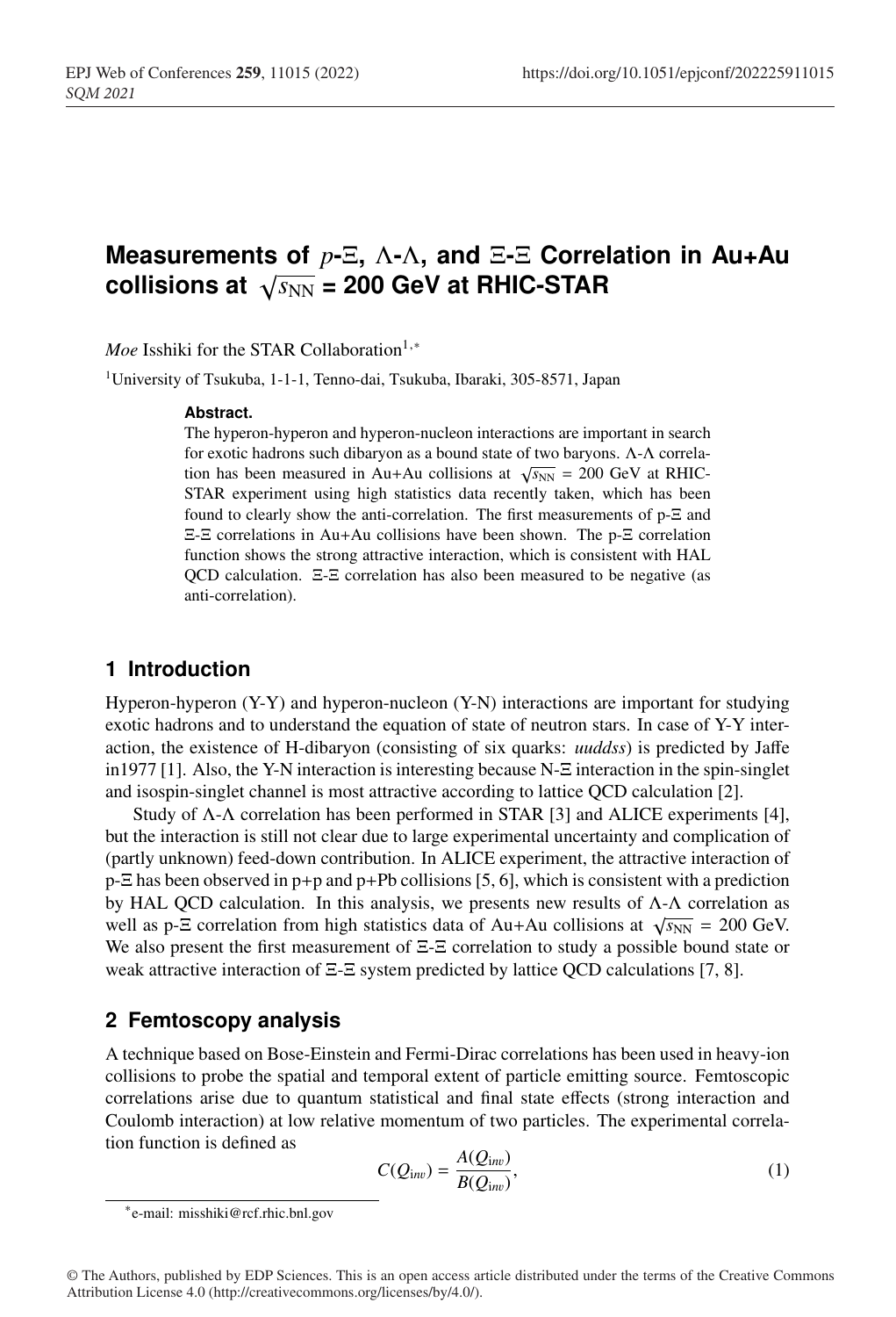

Figure 1. (Color online) p-Ξ correlation function in 0-40% and 40-80% central Au+Au collisions at  $\sqrt{s_{NN}}$  = 200 GeV [10]. The orange bands show the Coulomb strength, varying the source size 5 fm (central collisions) and 3 fm (peripheral collisions). The red hatched bands show the side-band background correlation.

$$
Q_{\text{inv}} = \sqrt{(p_{x1} - p_{x2})^2 + (p_{y1} - p_{y2})^2 + (p_{z1} - p_{z2})^2 - (E_1 - E_2)^2}
$$
 (2)

where  $A(Q_{inv})$  is the distribution of real pairs from the same events,  $B(Q_{inv})$  is the distribu-<sup>36</sup> tion of mixed pairs from two different events as background distribution, and *Q*inv is relative momentum. Protons and daughter particles of  $\Lambda$  and  $\Xi$  were identified using Time Projection Chamber (TPC) and Time Of Flight (TOF) detectors, and then  $\Lambda$  and  $\Xi$  were identified based on decay topology and/or KFParticle package [9].



Figure 2. (Color online) System ratio of the p-Ξ correlation function, in 40-80% to that in 0-40% [10]. The green dashed line is the ratio between the source sizes 3 fm to 5 fm calculated by the HAL lattice QCD model. The yellow dashed lines shows the ratio between the source sizes 3 fm to 5 fm estimated for the Coulomb interaction. The red hatched band shows the side-band background correlation.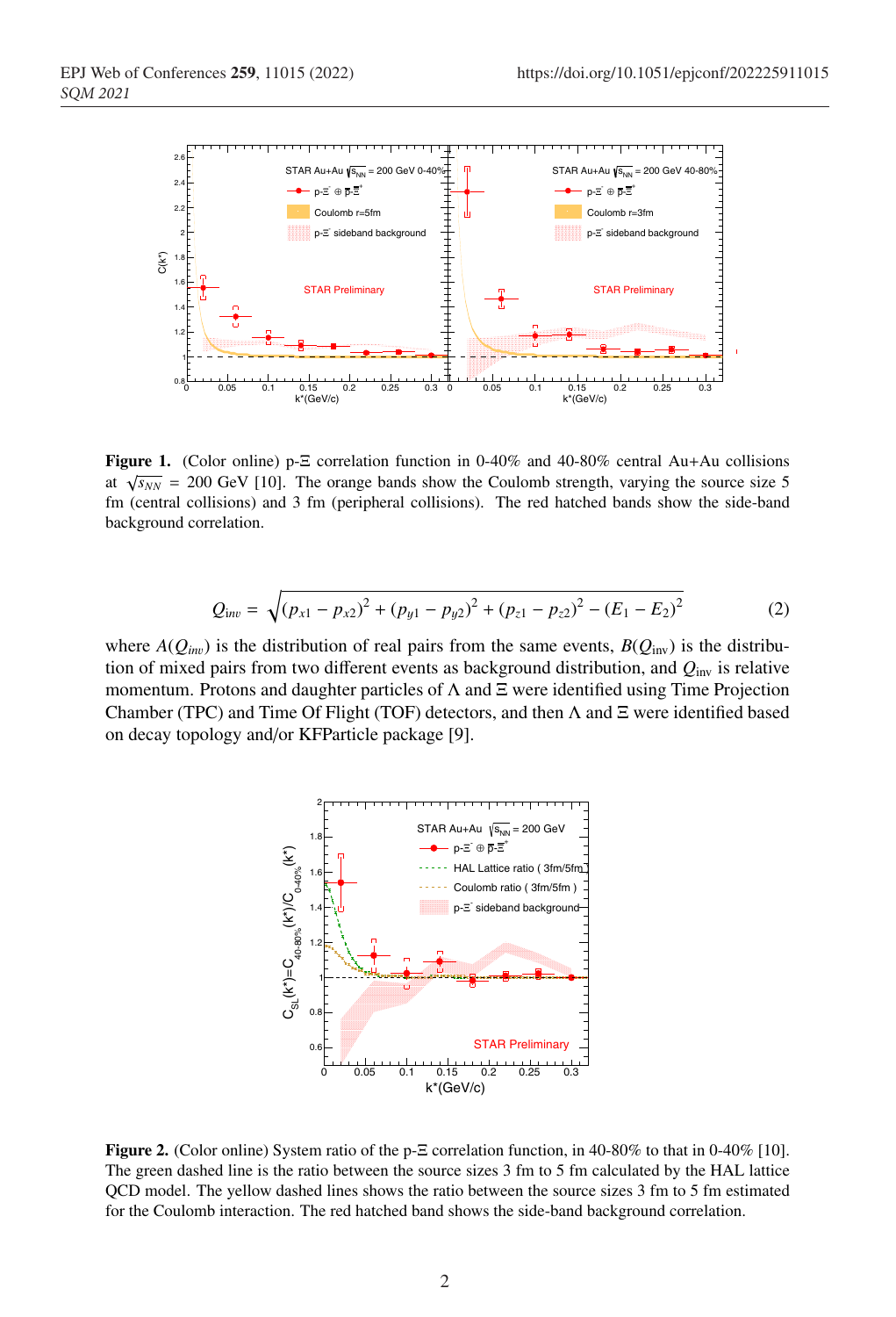### <sup>40</sup> **3 Results**

#### <sup>41</sup> **3.1 Measurement of p-**Ξ **correlation function**

Figure 1 shows the correlation function for  $p-\Xi$  pairs combined with their charge conjugate using the data taken in 2010, 2011, and 2014 [10]. The  $p-\Xi$  analysis has been done in the pair rest frame. The feed-down effect was corrected using the Theminator2 model [11], but a <sup>45</sup> possible residual correlation is not considered yet. The p-Ξ correlation shows an enhancement <sup>46</sup> compared to the Coulomb interaction. This is a hint for the presence of strong interaction, that can not be described by sideband background. The sideband background could come from <sup>48</sup> other particle pair's correlation outside of invariant mass range. The correlation function in peripheral collisions is stronger than that in central collisions because the system size <sup>50</sup> becomes smaller. Figure 2 shows the ratio of the correlation function in peripheral collision over that in central collision, which is defined as

$$
C_{\text{SL}}(k^*) = \frac{C(k^*)_{40-80\%}}{C(k^*)_{0-40\%}},\tag{3}
$$

where  $k^*$  is half of the relative momentum in the pair rest frame. The ratio  $C_{SL}(k^*)$  is more sensitive to the strong interaction because of some partial cancellation of the Coulomb interaction. Below  $k^* = 0.1$  GeV/c, the signal has been found to be enhanced beyond the <sup>55</sup> Coulomb interaction. The lattice QCD result calculated with Correlation Analysis Tool using the Schrodinger equation (CATS) model [13] shows similar behavior to the experimental data which suggests an attractive strong interaction between p and  $\Xi$  [14].



**Figure 3.** Correlations for  $\Lambda$ - $\Lambda$  pairs in 0-80% central Au+Au collisions from the 2011, 2014, and 2016 data sets, requiring  $\Lambda$  particles to satisfy  $p<sub>T</sub> \ge$  $0.4 \text{ GeV/c}, |y| < 1$ . The filled symbols are the data of this analysis, and the open symbols are the previous results from STAR.



Figure 4. Correlations for Ξ-Ξ pairs in 0-80% central Au+Au collisions from the 2011, 2014 and 2016 data sets.

#### <sup>58</sup> **3.2 Measurement of** Λ**-**Λ **correlation function**

Figure 3 is the correlation function for  $\Lambda$ - $\Lambda$  ( $\bar{\Lambda}$ - $\bar{\Lambda}$ ) pairs in Au+Au collisions at  $\sqrt{s_{NN}}$  = 200 <sup>60</sup> GeV using the data taken in 2011, 2014 and 2016. The statistics used in this analysis is four times larger than that in the previous study [3]. This analysis result has not yet been corrected